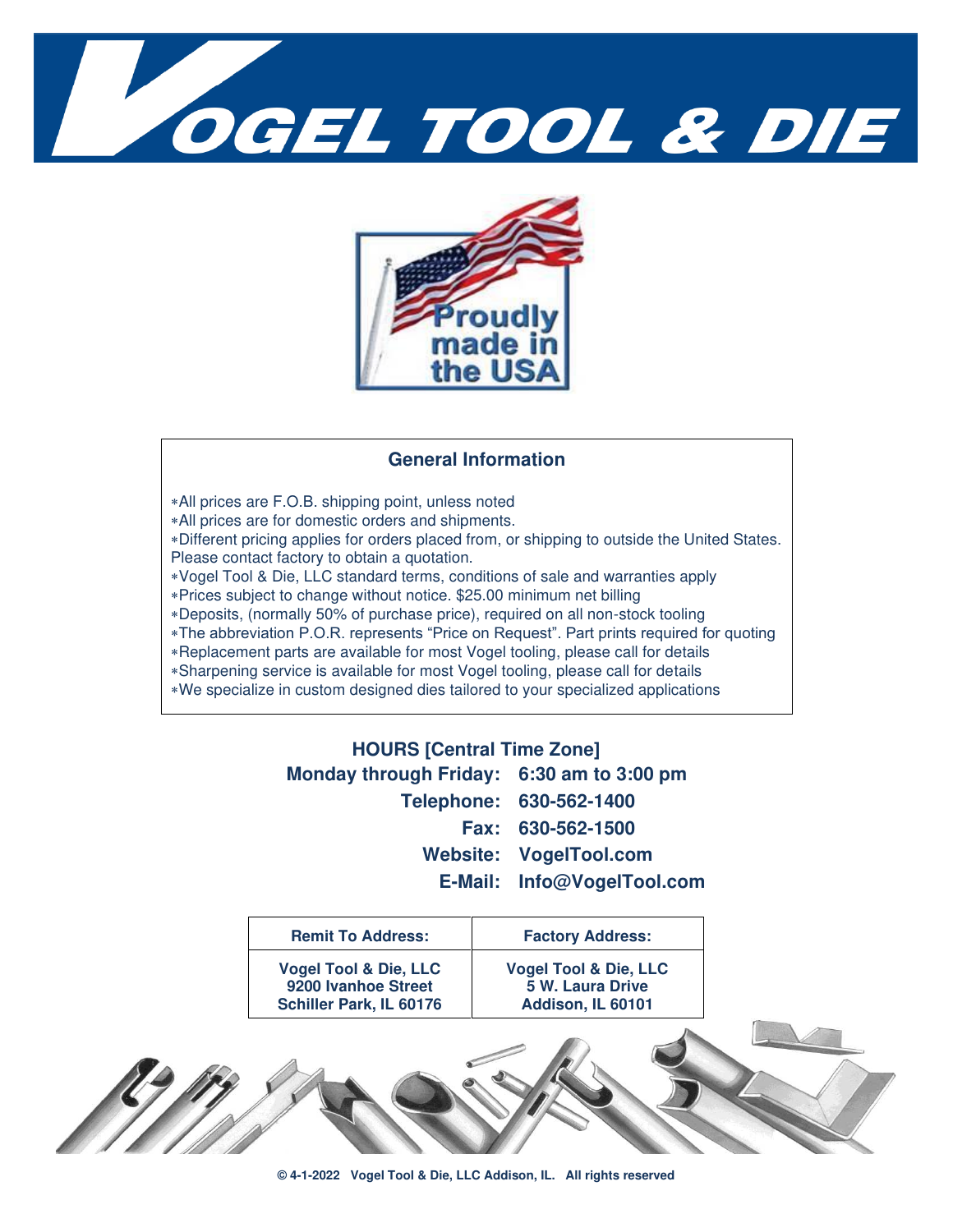# **ARC-FIT TUBE & PIPE NOTCHING TOOLING**

### **#35 Housing, Hand Press, & Accessories**

| #35 Housing, to fit Vogel Hand & Hydraulic, or install in your ironworker, punch press or press brake | \$275.00 |
|-------------------------------------------------------------------------------------------------------|----------|
| #201-A Punch Press Adaptor, to assist in mounting #35 housing in your punch press                     | \$250.00 |
| #1400 Hand Press                                                                                      | \$695.00 |

#### **Pipe Assemblies for #35 Housing [Pipe notched to fit the same size pipe]**

| <b>Pipe Size:</b> | 1"         | $1 - 1/4"$ | $1 - 1/2"$ | 2"         | For use with:                                                           |
|-------------------|------------|------------|------------|------------|-------------------------------------------------------------------------|
| Approx. OD:       | $1 - 3/8"$ | $1 - 5/8"$ | $1 - 7/8"$ | $2 - 3/8"$ |                                                                         |
|                   |            |            |            |            | Schedule 5 \$695.00 \$695.00 \$695.00 \$695.00 Mild or Stainless Steel  |
|                   |            |            |            |            | Schedule 10 \$695.00 \$695.00 \$695.00 \$695.00 Mild or Stainless Steel |
| Schedule 40       | \$475.00   |            |            |            | \$475.00 \$475.00 \$475.00 Mild Steel                                   |
| Schedule 40       |            |            |            |            | \$695.00 \$695.00 \$695.00 Stainless Steel                              |
|                   |            |            |            |            | Schedule 80 \$695.00 \$695.00 \$695.00 \$695.00 Mild or Stainless Steel |



Pipe assemblies for schedule 40 normally kept in stock. Other sizes typically mfg. at time of order. Other sizes and unequal fit-ups available, see pricing below.

#### **Tube Assemblies for #35 Housing [Tube notched to fit same size tube, all suitable for stainless steel]**

| Tube OD                                                                                                                                               |                                                                                                                      | 3/4" | 7/8" | $1 - 1/8"$ | l -1/4" | $1 - 3/8"$ | $1 - 1/2"$ | $1 - 5/8"$ | 1-3/4" |  | $2 - 1/4"$ |
|-------------------------------------------------------------------------------------------------------------------------------------------------------|----------------------------------------------------------------------------------------------------------------------|------|------|------------|---------|------------|------------|------------|--------|--|------------|
| 16 Ga.                                                                                                                                                | \$695.00 \$695.00 \$695.00 \$695.00 \$695.00 \$695.00 \$695.00 \$695.00 \$695.00 \$695.00 \$695.00 \$695.00 \$695.00 |      |      |            |         |            |            |            |        |  |            |
| 1/8" wall  \$695.00  \$695.00  \$695.00  \$695.00  \$695.00  \$695.00  \$695.00  \$695.00  \$695.00  \$695.00  \$695.00  \$695.00  \$695.00  \$695.00 |                                                                                                                      |      |      |            |         |            |            |            |        |  |            |
| $\alpha$ . It is a chain considered in the first send of $\epsilon$ is a considered by the send of the constant $\alpha$ . The send of $\epsilon$     |                                                                                                                      |      |      |            |         |            |            |            |        |  |            |

Stock on above assemblies varies. Mfg. time may be 4 - 5 weeks. Assemblies can be used on thinner wall tubes of the same OD. To notch 14 gauge *tubing, select an 1/8" wall assembly. We can also custom make assemblies for specific gauges or OD not listed .* 

#### **Custom Assemblies for #35 Housing**

| Equal & Unequal Fit-Ups, Tube or Pipe sizes not shown above. Notched tube of 2-3/8" OD or less | \$1,295.00 |
|------------------------------------------------------------------------------------------------|------------|
| Special Notches, Drainholes, Slots, up to 2-3/8" O.D                                           | \$1,425.00 |

## **Larger Housings & Arc-Fit Tooling**

| #75 Housing                                                                                         | \$995.00   |
|-----------------------------------------------------------------------------------------------------|------------|
| Schedule 40 pipe: 2-1/2" or 3", I.D. equal fit-up assemblies. Suitable for mild steel or stainless. | \$1,675.00 |
| All other tube and pipe sizes, equal and unequal fit-up assemblies up to 3-1/2" O.D. or square      | \$3,875.00 |

| #125 Housing                                                                                        | \$1,475.00 |
|-----------------------------------------------------------------------------------------------------|------------|
| Schedule 40 pipe: 3-1/2" or 4", I.D. equal fit-up assemblies. Suitable for mild steel or stainless. | \$1,995.00 |
| All other tube and pipe sizes, equal and unequal fit-up assemblies up to 4-1/2" O.D. or square      | \$4.350.00 |

| #175 Housing                                                                                    | \$2,125.00 |
|-------------------------------------------------------------------------------------------------|------------|
| Schedule 40 pipe: 4-1/2" or 5", I.D. equal fit-up assemblies                                    | \$4,500,00 |
| All other tube and pipe sizes, equal and unequal fit-up assemblies up to 5-9/16" O.D. or square | \$5,450.00 |

| #185 Housing                                                                                   | \$2,550.00 |
|------------------------------------------------------------------------------------------------|------------|
| Schedule 40 pipe: 6", I.D. equal fit-up assemblies                                             | \$4.825.00 |
| All other tube and pipe sizes, equal and unequal fit-up assemblies up to 6-5/8" O.D. or square | \$6,500,00 |

#### **Sharpening services and replacement parts are available for your existing Arc-Fit Assemblies. Please contact the factory at 630-562-1400 for more information.**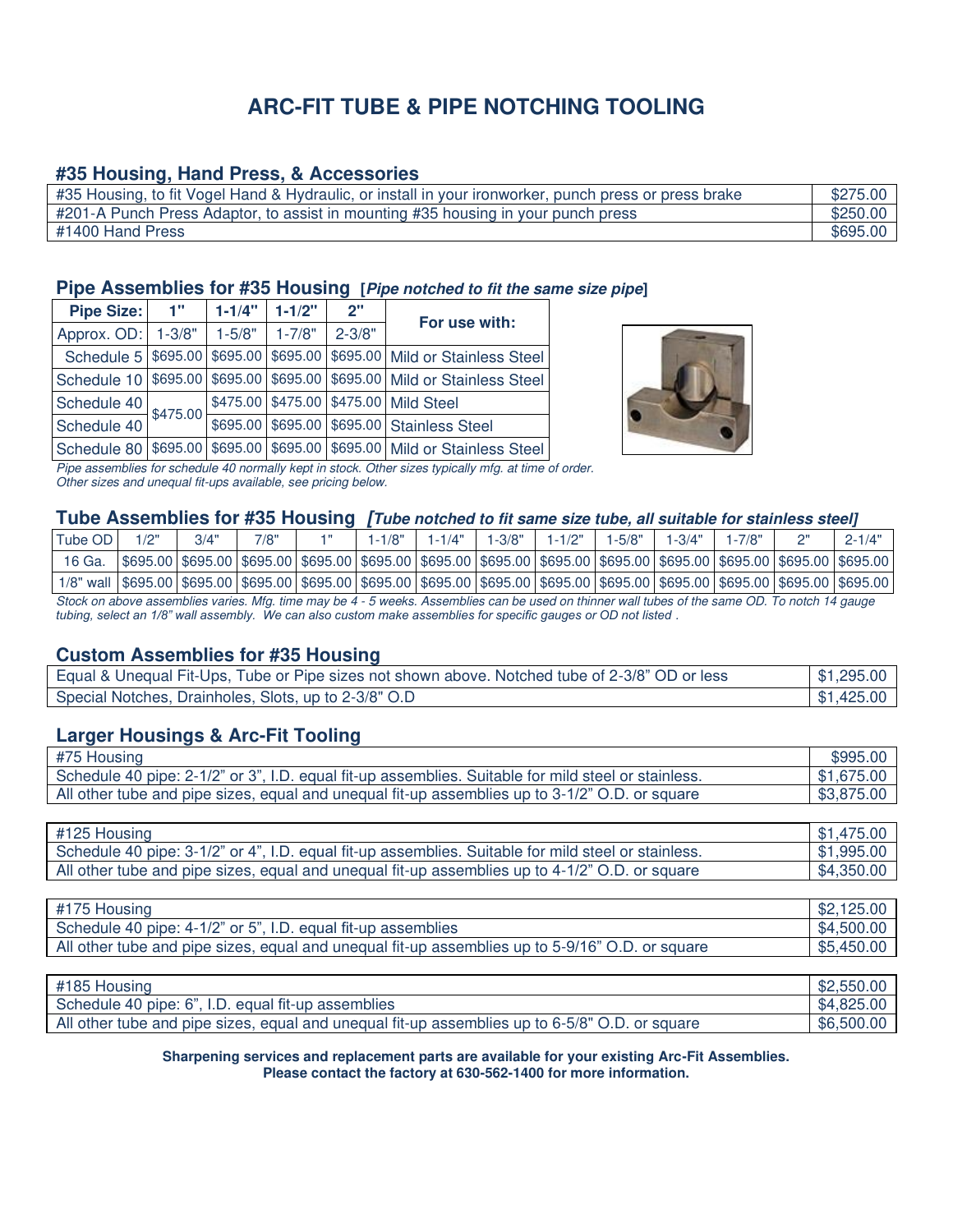# **ARC-TWIN TUBE & PIPE NOTCHING TOOLING**

### **Arc-Twin Units For Use In Your Press [tooling sold separately]**

| Arc-Twin 101-DS Unit, (accepts tooling for up to 2-3/8" OD or square)                    | \$9,925.00  |
|------------------------------------------------------------------------------------------|-------------|
| Arc-Twin 103-DS Tandem Unit, (accepts two sets of tooling for up to 2-3/8" OD or square) | \$15,450.00 |
| Arc-Twin 300-DS Unit, (accepts tooling for up to 3" OD or square)                        | \$19,750.00 |
| Arc-Twin 500-DS Unit, (accepts tooling for up to 5" OD or square)                        | \$25,675.00 |
| Arc-Twin 324-DS Unit, (accepts tooling for up to 2" x 4" rectangle)                      | \$23,375.00 |

## **Arc-Twin Self-Contained Hydraulic Machines [tooling sold separately]**

| Arc-Twin 101-HPP Hydraulic Unit, (accepts tooling for up to 2-3/8" OD or square)          | \$24,875.00   |
|-------------------------------------------------------------------------------------------|---------------|
| Arc-Twin 103-HPP Tandem Unit, (accepts two sets of tooling for up to 2-3/8" OD or square) | \$28,925.00   |
| Arc-Twin 301-HPP Hydraulic Unit, (accepts tooling for up to 3" OD or square)              | <b>P.O.R.</b> |
| Arc-Twin 501-HPP Hydraulic Unit, (accepts tooling for up to 5" OD or square)              | <b>P.O.R.</b> |

#### **Arc-Twin Accessories**

| Arc-Twin 110A Locator, (to maintain orientation when notching both tube ends. Ships in 24" length) | \$850.00 |
|----------------------------------------------------------------------------------------------------|----------|
|                                                                                                    |          |

#### **101 Series Standard Assemblies [Notched to fit the same size pipe]**

| Pipe - choose from $\frac{3}{4}$ , 1, 0r 1-1/4, 1-1/2, or 2" ID x schedule 40                                                                                                 | \$1,950.00 |
|-------------------------------------------------------------------------------------------------------------------------------------------------------------------------------|------------|
| Tube - choose from the following OD's: 3/4", 7/8", 1", 1-1/8", 1-1/4", 1-3/8", 1-1/2", 1-5/8", 1-3/4", 1-7/8", 2", 2-<br>$1/4$ ", and specify 18, 16, 14 gauge, or 1/8" wall. | \$1,950.00 |
| [Sizes not listed here can be ordered as a "Custom Assembly" see helow]                                                                                                       |            |

[Sizes not listed here can be ordered as a "Custom Assembly", see below]

### **101 Series Custom Assemblies**

| Equal or Unequal fit ups, Round sizes not shown above, up to 2-3/8" O.D. x .154" max wall | \$2,350.00 |
|-------------------------------------------------------------------------------------------|------------|
| Square tubing, up to 2" square, notched with slots, or to fit round tubing                | \$2,650.00 |
| Special slots in rounds, up to 2-3/8" O.D. x .154" max. wall                              | \$2,650.00 |
| Drain Holes, both walls                                                                   | \$2,875.00 |
| Drain holes, one wall only, special assembly pricing (Sectional inserts)                  | \$3,750.00 |

### **300 Series Assemblies**

| Schedule 40, equal fit-ups, choose from 1-1/2", 2", or 2-1/2" I.D., equal fit-ups     | \$2,550.00 |
|---------------------------------------------------------------------------------------|------------|
| Arc-Twin 300 Adaptor, (to run 100 series assemblies in your 300 series Arc-Twin Unit) | \$4,875.00 |
| All other applications                                                                | \$3,650.00 |

### **324 & 500 Series Assemblies**

| All<br>I applications for 324 & 500 series Arc-T<br>Twin equipment |  |
|--------------------------------------------------------------------|--|
|--------------------------------------------------------------------|--|

**Most Arc-Twin items are made at time of order, a 50% deposit is required. Replacement parts are available on Vogel tooling, please call for pricing. Sharpening available for your Vogel tooling, please call for details.**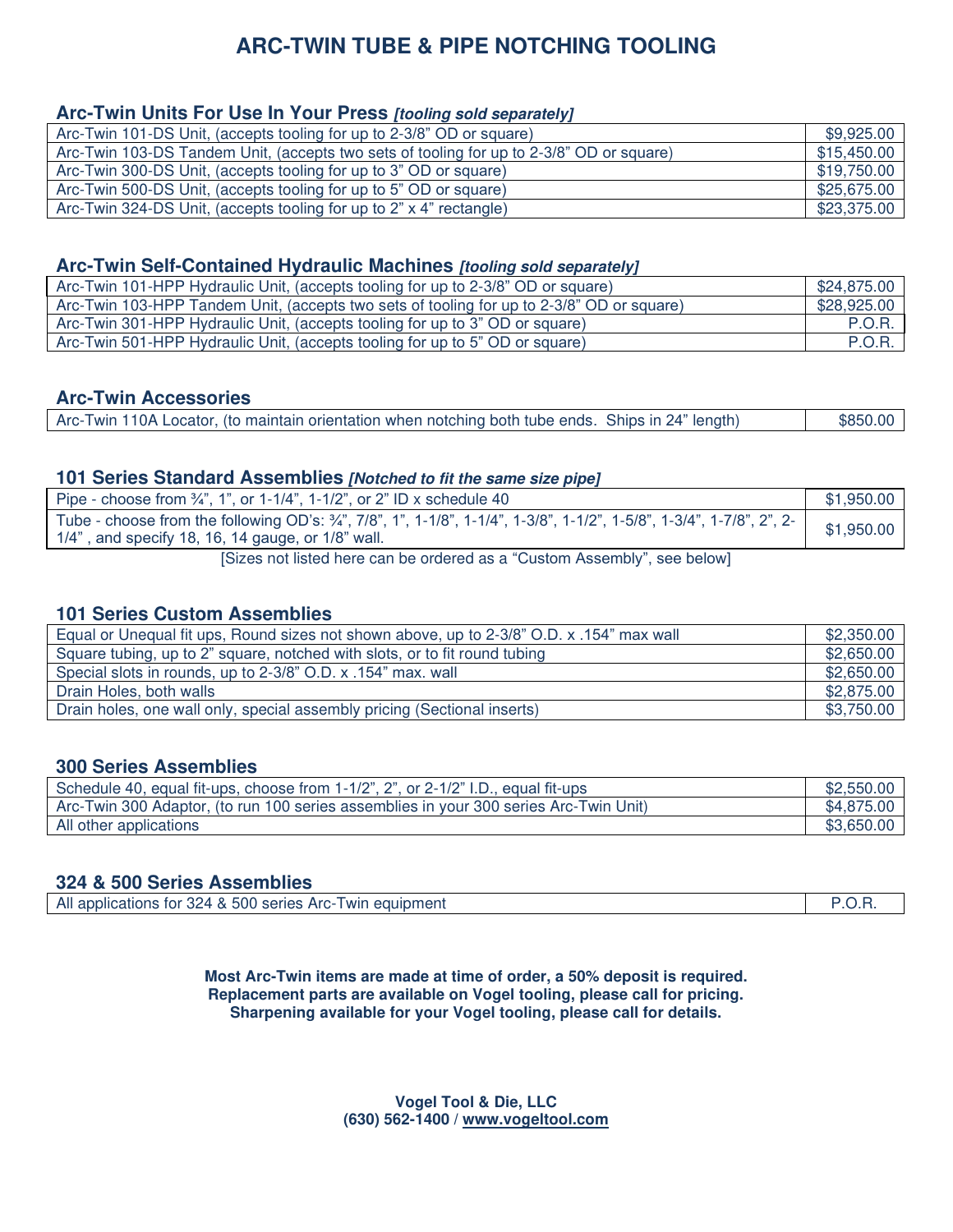# **ARC-FIT ANGULAR TOOLING**

# **Arc-Fit Angular Housing and Accessories**

#75-A Arc-Fit Angular Two-Station Housing – Fits CSP-25-SA power unit **\$1,225.00** #75-AAS Spanker Bar, required with Vogel CSP-25-SA Hydraulic Power Unit \$150.00<br>#85-A Arc-Fit Angular Two-Station Housing \$2,475.00 #85-A Arc-Fit Angular Two-Station Housing



# **Arc-Fit Angular Assemblies**

| 9214A Two-Station Assembly for 1" I.D.[1-3/8" approx. OD], schedule 40 pipe x 35°     |  | \$2,645.00 |
|---------------------------------------------------------------------------------------|--|------------|
| 9215A Two-Station Assembly for 1-1/4" I.D.[1-5/8" approx. OD] schedule 40 pipe x 35°  |  | \$2,645.00 |
| 9566A Two-Station Assembly for 1-1/4" I.D. [1-5/8" approx. OD] schedule 40 pipe x 45° |  | \$2,645.00 |
| 9216A Two-Station Assembly for 1-1/2" I.D. [1-7/8" approx. OD] schedule 40 pipe x 35° |  | \$2,645.00 |
| 9567A Two-Station Assembly for 1-1/2" I.D. [1-7/8" approx. OD] schedule 40 pipe x 45° |  | \$2,645.00 |
| 14111A Two-Station Assembly for 1-1/2" OD x 1/8" wall tubing x 35°                    |  | \$2,645.00 |

# **Arc-Fit Angular Custom Assemblies to fit #75-A Housings**

# **Arc-Fit Angular Custom Assemblies to fit #85-A Housings**

All #85-A Assemblies, equal & unequal fit-ups  $$5,275.00$ 

**For larger sizes, please consult factory** 

**ARC-SNUG & MITRE-SNUG TOOLING**

Г

**ACT DO** 

# **Arc-Snug Housings**

| #400 Housing - Fits CSP-25-SA Power Unit       | \$1,395.00 |
|------------------------------------------------|------------|
| #400 Ram Pad for using in CSP-25-SA Power Unit | \$250.00   |
| #450 Housing                                   | \$1,975.00 |
| #455 Housing                                   | \$2,275.00 |
| #500 Housing                                   | \$3,275.00 |
|                                                |            |

## **Arc-Snug Assemblies**

| #400 Assemblies, tube or pipe sizes up to 1-1/4" O.D. or 1-1/4" square | \$4,260.00   |
|------------------------------------------------------------------------|--------------|
| #450 Assemblies, tube or pipe sizes up to 2" O.D. or 2" square         | \$4,975.00   |
| #455 Assemblies, tube or pipe sizes                                    | \$5,895.00   |
| #500 Assemblies, tube or pipe sizes up to 3" O.D. or 3" square         | \$6,675.00   |
|                                                                        |              |
| Arc-Snug Assembly Upgrades (add to above prices):                      |              |
| Assemblies with Drain Hole, 1 <sup>st</sup> Station                    | $+$ \$695.00 |
| Assemblies with Drain Hole, 2 <sup>nd</sup> Station                    | $+$ \$695.00 |
| Material upgrade (for stainless steel notching applications)           | $+$ \$695.00 |

**Made-to-order tools require a 50% deposit. Replacement parts are available on Vogel tooling, please call for pricing. Sharpening available for your Vogel tooling, please call for details.**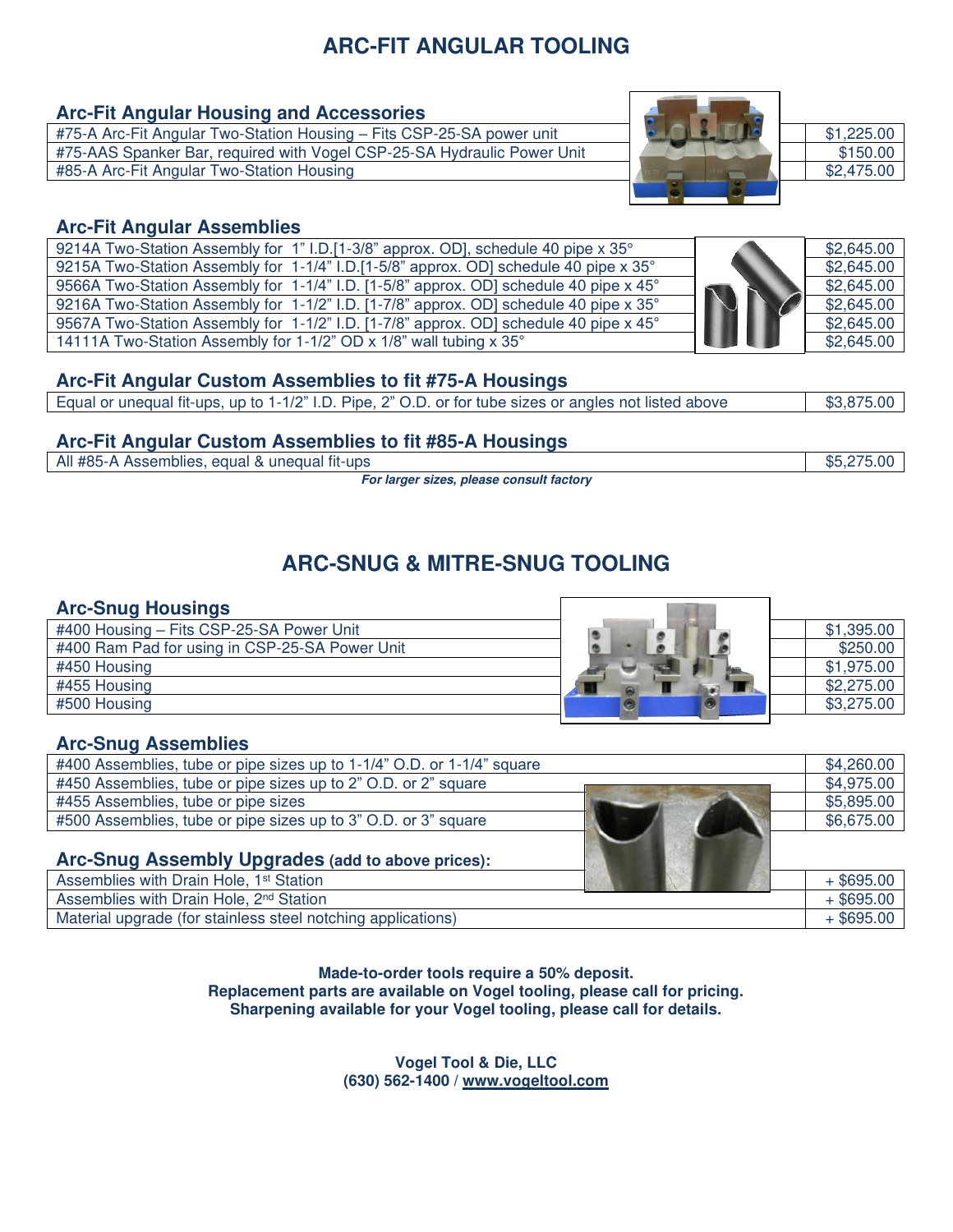# **PERF-ARC TOOLING**



**Single Dimple Unit** 



### **Perf-Arc Model #627 - For dimpled hole on tubes up to 1-1/4" round or square with up to 1/2" hole diameter**

| 627-D Perf-Arc Unit, Dimpled hole, one wall only, incl. mounting holes for die set mounting      | \$950.00   |
|--------------------------------------------------------------------------------------------------|------------|
| 627-DK Perf Arc Unit, Dimpled hole, one wall only, keyed for press brake                         | \$1,050.00 |
| 627-DD Perf-Arc Unit, Dimpled hole, top & bottom wall, incl. mounting holes for die set mounting | \$1,250.00 |
| 627-DDK Perf-Arc Unit, Dimpled hole, top & bottom wall, keyed for press brake mounting           | \$1,350.00 |
| 627 Perf-Arc, Replacement Punches (2-1/2" overall length)                                        | \$105.00   |

#### **Perf-Arc Model #637 - For dimpled hole on tubes up to 2" round or square with up to 3/4" hole diameter**

| 637-D Perf-Arc Unit, one wall only, incl. mounting holes for die set mounting                    | \$1,450.00 |
|--------------------------------------------------------------------------------------------------|------------|
| 637-DK Perf Arc Unit, Dimpled hole, one wall only, keyed for press brake                         | \$1,550.00 |
| 637-DD Perf-Arc Unit, Dimples hole, top & bottom wall, incl. mounting holes for die set mounting | \$1,650.00 |
| 637-DDK Perf-Arc Unit, Dimpled hole, top & bottom wall, keyed for press brake mounting           | \$1,750.00 |
| 637 Perf-Arc, Replacement Punches (Specify 3-1/8" or 3-3/8" overall length)                      | \$135.00   |

#### **Perf-Arc Model #647** - **For dimpled hole on tubes up to 3" round or square with up to 1" hole diameter**

| 647-D Perf-Arc Unit, one wall only, incl. mounting holes for die set mounting                    | \$1,625.00 |
|--------------------------------------------------------------------------------------------------|------------|
| 647-DK Perf Arc Unit, Dimpled hole, one wall only, keyed for press brake                         | \$1,725.00 |
| 647-DD Perf-Arc Unit, Dimpled hole, top & bottom wall, incl. mounting holes for die set mounting | \$1,850.00 |
| 647-DDK Perf-Arc Unit, Dimpled hole, top & bottom wall, keyed for press brake mounting           | \$1,975.00 |
| 647 Perf-Arc, Replacement Punches (Specify 4-1/4" or 4-5/8" overall length)                      | \$165.00   |

| Per-Arc Self-Contained Units - For dimpled hole top, clean hole bottom      |             |
|-----------------------------------------------------------------------------|-------------|
| 629 Perf-Arc Unit (up to 1" Round or Square, up to 1/2" hole diameter)      | \$3,875.00  |
| 629 Replacement Punches (Specify 2-7/16" or 3-1/16" overall length)         | \$135.00    |
| 639, Perf-Arc Unit (up to 1-1/2" Round or Square, up to 3/4" hole diameter) | \$4,250.00. |
| 639 Replacement Punches (Specify 2-7/8" or 3-13/16")                        | \$175.00    |
| 649, Perf-Arc Unit (up to 2" Round or Square, up to 1" hole diameter)       | \$4,650.00  |
| 649 Replacement Punches (Specify 3-3/4" or 5" overall length)               | \$195.00    |
|                                                                             |             |

#### **Notes About Piercing:**

Capacity: Each Perf-Arc Tool is made for a specific tube size and hole size. 627 / 637 / 647 models can be easily changed to a new hole size by ordering replacement perforators. A new unit is needed to change tube size. 629 / 639 / 649 units require changing both the punch and lower die to change hole size. Unit replacement is recommended to change tube size.

**Dimpled hole piercing** is "as material flows". Factors that affect the amount of dimple include tube size & gauge, hole diameter, weld seam orientation, press speed, tooling sharpness and lubrication used. For this reason, we regret that we are unable to estimate or guarantee the amount of dimple that you may experience with the above tools.

**Clean hole piercing** requires a custom built mandrel-type piercing die, normally built in a two or four post die set.. In order to price this type of custom tool, please fax us a print of your part to: 630-562-1500, or email a PDF file to [info@vogeltool.com,](mailto:info@vogeltool.com,) so we may review your application details and quote appropriate tooling.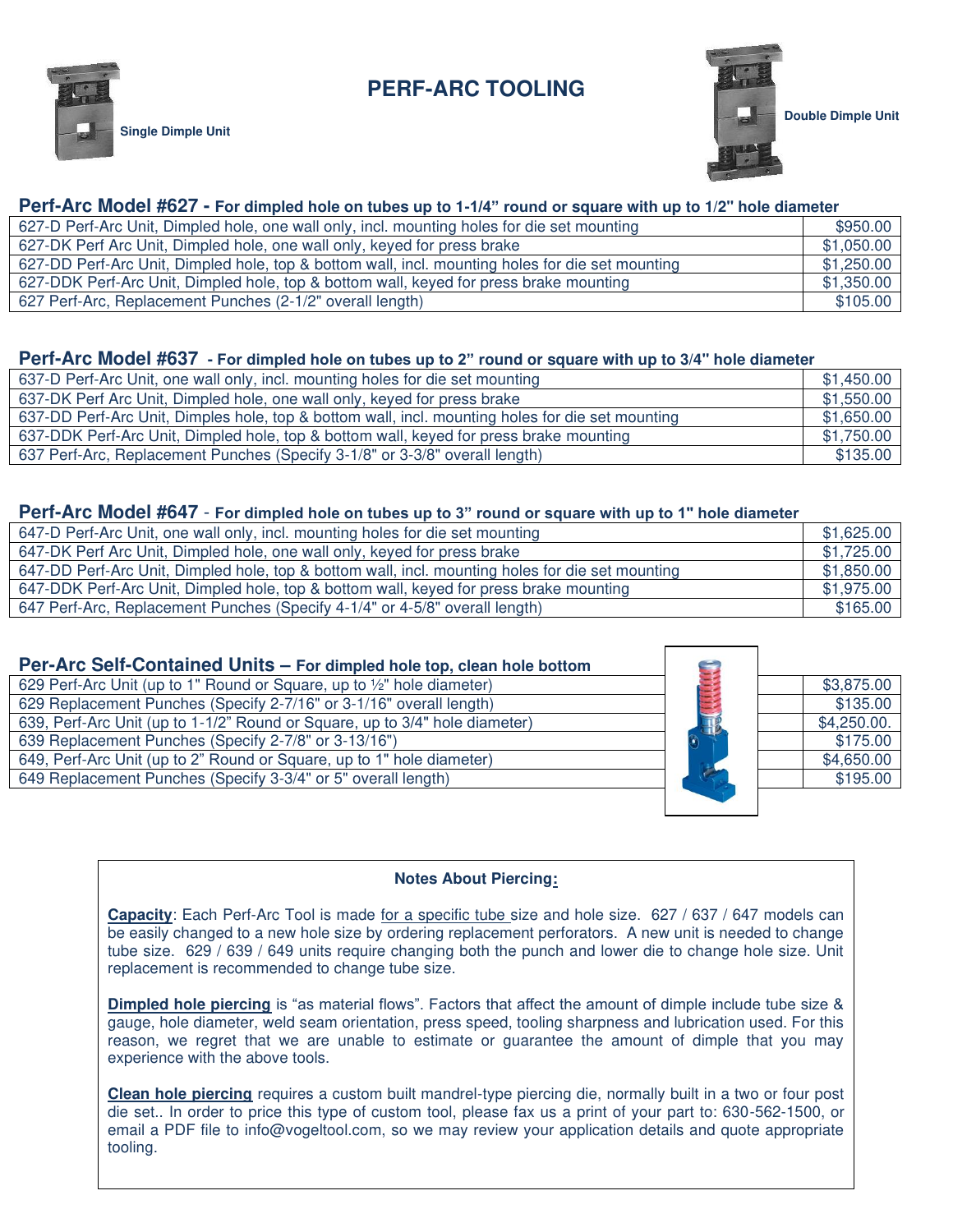# **CUT OFF DIES**

1P Cut Off Die, 3" stroke (incl. micro-switch stop ass'y, less inserts & blades) 1P Round Inserts (up to 1" O.D.) 1P Square Inserts, (under 3/4" square) 1P Rectangle Inserts<br>1P Blades 1P Blades From \$40.00 /ea.

Incutting of Die Inserts for parts less than 1-1/2" long ( to above prices)



| \$13,750.00       |
|-------------------|
| \$1,800.00        |
| \$1,925.00        |
| \$2,475.00        |
| From \$40.00 /ea. |
| $+$ \$450.00      |
|                   |

| 2P Cut Off Die, (incl. micro-switch stop ass'y, less inserts & blades)          | \$19,500.00       |
|---------------------------------------------------------------------------------|-------------------|
| 2LHP Cut Off Die, (incl. micro-switch stop ass'y, less inserts & blades)        | \$16,750.00       |
| 2P Round Inserts, (up to 2" O. D.)                                              | \$1,925.00        |
| 2P Square Inserts, (up to 1-1/2" square)                                        | \$2,250.00        |
| 2P Rectangle Inserts                                                            | \$2,600.00        |
| 2P Blades                                                                       | From \$45.00 /ea. |
| Incutting of Die Inserts for parts less than 2-1/2" long, (add to above prices) | $+$ \$550.00      |

| 3P Cut Off Die, (incl. micro-switch stop ass'y, less inserts & blades)      | \$29,750.00       |
|-----------------------------------------------------------------------------|-------------------|
| 3LHP Cut Off Die, (incl. micro-switch stop ass'y, less inserts & blades)    | \$26,250.00       |
| 3P Round Inserts, (up to 3" O. D.)                                          | \$3,300.00        |
| 3P Square Inserts, (up to 2-1/8" square)                                    | \$3,900.00        |
| 3P Rectangle Inserts                                                        | \$4,235.00        |
| <b>3P Blades</b>                                                            | From \$50.00 /ea. |
| Incutting of Die Inserts for parts less than 3" long, (add to above prices) | $+$ \$675.00      |

| 4P Cut Off Die, (incl. micro-switch stop ass'y, less inserts & blades)      | \$42,500.00       |
|-----------------------------------------------------------------------------|-------------------|
| 4LHP Cut Off Die, (incl. micro-switch stop ass'y, less inserts & blades)    | \$38,875.00       |
| 4P Round Inserts, (up to 4" O. D.)                                          | \$4,395.00        |
| 4P Square Inserts, (up to 2-13/16" square)                                  | \$4,950.00        |
| 4P Rectangle Inserts                                                        | \$5,500.00        |
| 4P Blades                                                                   | From \$55.00 /ea. |
| Incutting of Die Inserts for parts less than 4" long, (add to above prices) | $+$ \$750.00      |

| 6P Cut Off Die, (incl. micro-switch stop ass'y, less inserts & blades)      | Request a Quote   |
|-----------------------------------------------------------------------------|-------------------|
| 6LHP Cut Off Die, (incl. micro-switch stop ass'y, less inserts & blades)    | Request a Quote   |
| 6P Round Inserts, (up to 6" OD)                                             | \$4,950.00        |
| 6P Square Inserts, (up to 3-7/16" square)                                   | \$6,350.00        |
| 6P Rectangle Inserts                                                        | \$6,675.00        |
| 6P Blades                                                                   | From \$80.00 /ea. |
| Incutting of Die Inserts for parts less than 4" long, (add to above prices) | $+$ \$875.00      |

| 5827 Cut Off Die, (incl. micro-switch stop ass'y, less inserts & blades): | \$12,225.00  |
|---------------------------------------------------------------------------|--------------|
| 5827 Round Inserts, (up to 1-1/8" O. D - tube will deform):               | \$2,250.00   |
| 5827 Square Inserts, (up to 1-1/8" square):                               | \$3,150.00   |
| 5827 Standard Square Tubing Blades:                                       | From \$55.00 |
|                                                                           |              |
|                                                                           |              |
| 4162 Econo Cut Off Die                                                    | \$3,575.00   |
| Outboard Tube Supports (2 pcs. Set)                                       | \$725.00     |
| <b>Vertical Cut Off Blades</b>                                            | \$75.00 /ea. |
|                                                                           |              |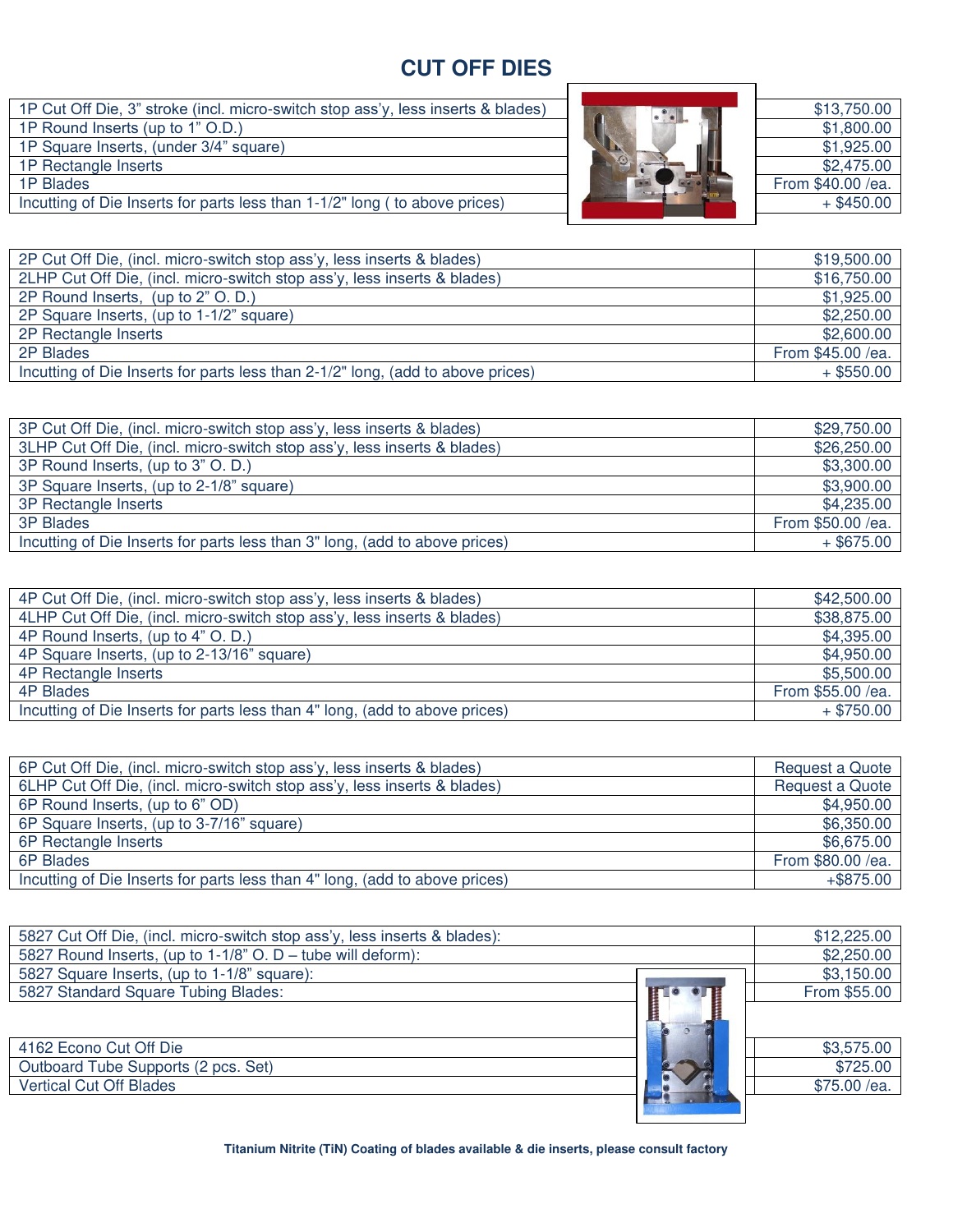# **TUBING V-NOTCH TOOLING & PARTING TOOLS FOR SOLID SHAPES**

#### **V-Notch Tooling for Square Tube**

| 206-AA 90 degree V-Notch Unit, (90 degree angle between)  | \$12,875.00 |
|-----------------------------------------------------------|-------------|
| 206-AA 60 degree V-Notch Unit, (120 degree angle between) | \$12,875.00 |
| 206-AA 45 degree V-Notch Unit, (135 degree angle between) | \$12,875.00 |
|                                                           |             |
| 207 90 degree V-Notch Unit, (90 degree angle between)     | \$16,750.00 |
| 207 60 degree V-Notch Unit, (120 degree angle between)    | \$16,750.00 |
| 207 45 degree V-Notch Unit, (135 degree angle between)    | \$16,750.00 |

# **Tools to Part Solid Shapes**

| 221 Housing                            | \$1,500.00 |
|----------------------------------------|------------|
| 221-RS Rod Shear Insert                | \$2,375,00 |
| 221-FS Flat Shear Insert               | \$2,375.00 |
| 221-AS Angle Shear Insert              | \$2,375.00 |
| 221-CS Channel & Special Shapes Insert | P.O.R.     |

| 222 Housing                            | \$2,790.00 |
|----------------------------------------|------------|
| 222-RS Rod Shear Insert                | \$3,375.00 |
| 222-FS Flat Shear Insert               | \$3,375.00 |
| 222-AS Angle Shear Insert              | \$3,375.00 |
| 222-CS Channel & Special Shapes Insert | P.O.R      |
|                                        |            |
|                                        |            |

| 223 Housing                            | \$3.650.00 |
|----------------------------------------|------------|
| 223-RS Rod Shear Insert                | \$4,645.00 |
| 223-FS Flat Shear Insert               | \$4,645.00 |
| 223-AS Angle Shear Insert              | \$4,645.00 |
| 233-CS Channel & Special Shapes Insert | P.O.R      |
|                                        |            |





**Angle Shear in Housing Rod Shear in Housing**

**Replacement parts are available on all Vogel tooling. Please call for current pricing. Most products on this page require a 50% deposit at time of order.**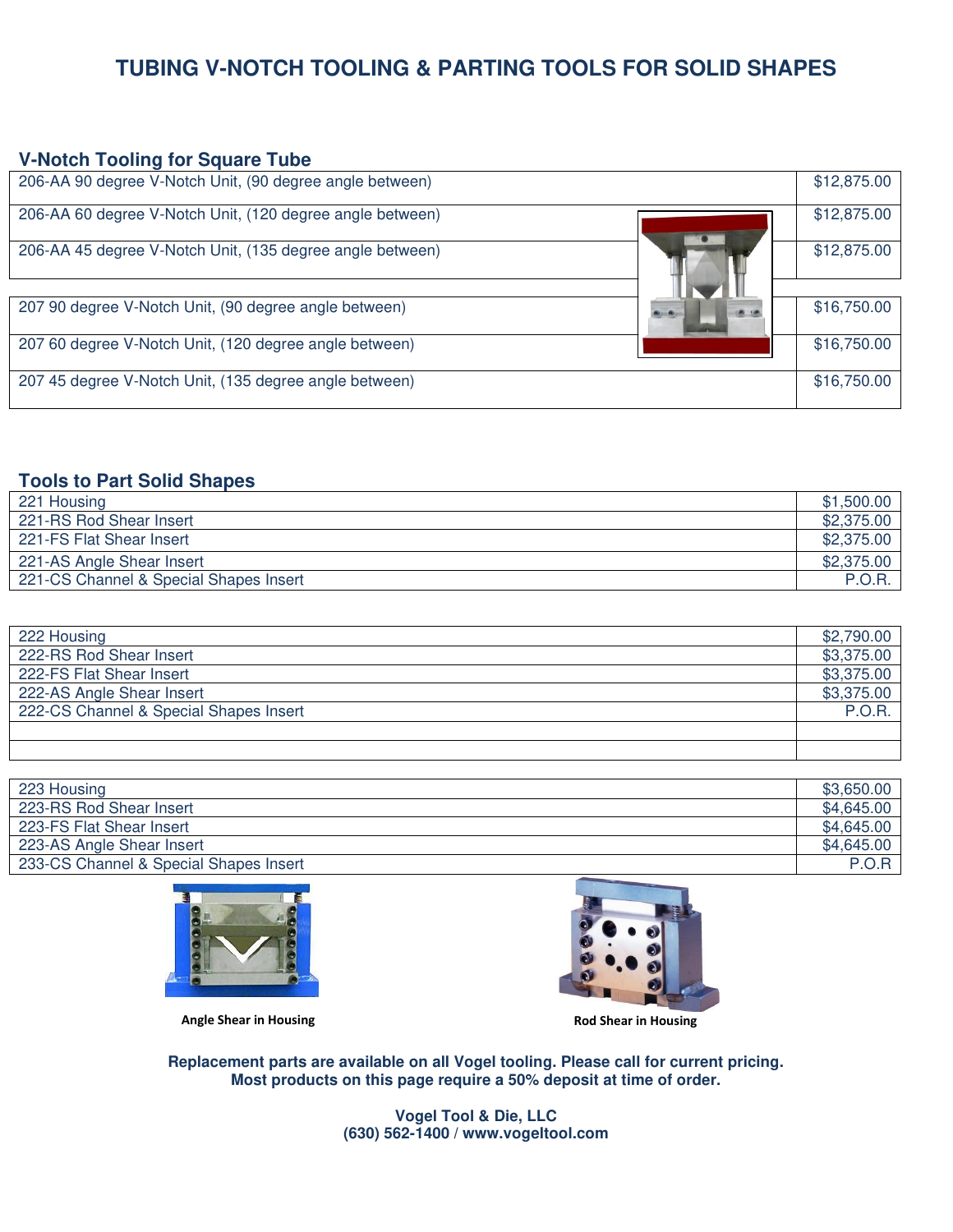# **PICKET FENCE TOOLING**



# **Form Pickets**

| I VIIII I IVRGO                                                            |                                                                                          |            |
|----------------------------------------------------------------------------|------------------------------------------------------------------------------------------|------------|
|                                                                            | PC75 Standard Sharp Point Picket Fence Unit, (Specify 1/2", 3/4" or 1"):                 | \$4,600.00 |
|                                                                            | PC75 Standard Sharp Point Changeover Tooling, to convert above unit to a new size tubing | \$1,000.00 |
| PC75R Standard Radius Point Picket Fence Unit, (Specify 1/2", 3/4" or 1"): |                                                                                          | \$3,950.00 |
|                                                                            | PC75R Standard Radius Tip Changeover Tooling, to convert above unit to a new size tubing | \$500.00   |
|                                                                            | PC75R/HD Radius Tip Heavy Duty Unit (up to 1-1/4" square x up to 1/8" wall)              | \$8,795.00 |
|                                                                            | PC75R/HD Heavy Duty Radius Tip Changeover Tooling                                        | \$1,000.00 |
|                                                                            |                                                                                          |            |

**Standard Units designed for 16 gauge or thinner steel or 14 gauge or thinner aluminum. We also can offer custom tools for special angles or picket shapes. Please consult factory.** 

# **Picket Perforating Tool**

| <b>Pick-A-Picket Assembly: Christian Cross Design</b><br>[Re-pierces already formed picket with Cross] | \$3,125.00 |  |
|--------------------------------------------------------------------------------------------------------|------------|--|
| thardeniana quailahla. Cumbala Lattara Lagas, Diasas santast fastaru                                   |            |  |

 $\frac{1}{\sqrt{2}}$ 

Other designs available. Symbols, Letters, Logos. Please contact factory.

| <b>Tube &amp; Channel Piercing Tools</b>                                                                             |  |            |  |  |
|----------------------------------------------------------------------------------------------------------------------|--|------------|--|--|
| 35CHP Channel Piercing Unit:                                                                                         |  | \$1,950.00 |  |  |
| 75CHP Channel Piercing Unit:                                                                                         |  | \$6,750.00 |  |  |
| <b>THP Tube Pierce Unit</b><br>THP Square Tube Piercing Die, (incl. heavy-duty springs for single-acting press use): |  |            |  |  |
| Picket Hole Stop Assembly, (fits 35CHP / 75CHP / THP units):                                                         |  | \$775.00   |  |  |

**Replacement parts are available on all Vogel tooling. Please call for current pricing. Most products on this page require a 50% deposit at time of order.**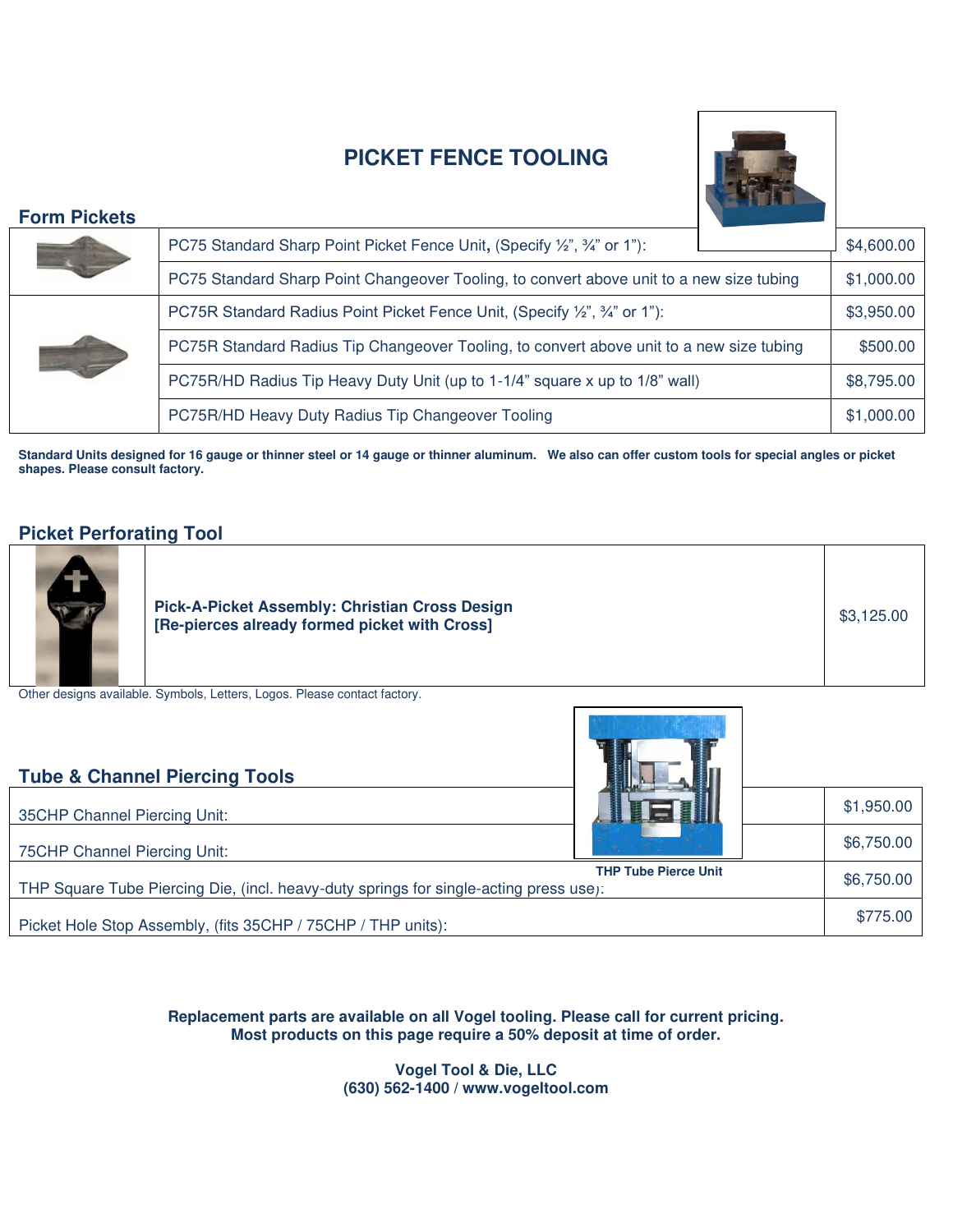

## **Hand Press (price does not include housing or assemblies, see page 2):**

#1400 Hand Press, accepts #35 Housing & Assemblies only - sold separately **\$695.00** \$695.00



地

**CSP-25-SA** 

### **Hydraulic Press (prices do not include housing & tooling):**

| CSP 25-SA Hydraulic Power Tower Units, (120V, w/foot switch)                                                        | \$4,475.00 |
|---------------------------------------------------------------------------------------------------------------------|------------|
| Accepts #35, #75 Housings, #75-A Angular Housing, Picket Fence Tooling Econo Cut Off Die & Triple Housing Turntable |            |

# **Hydraulic Press Accessories**

| 201-A Punch Press Adaptor, (for mounting Arc-Fit #35 housing in CSP-25 units):                 | \$150.00 |
|------------------------------------------------------------------------------------------------|----------|
| 75-AAS Spanker Bar, (required with Arc-Fit Angular tooling):                                   | \$150.00 |
| CSP Triple-Housing Turntable, (incl. (3) #35 Housings, Assemblies sold separately, see page 2) | \$995.00 |

**Replacement parts are available on all Vogel tooling. Please call for current pricing. End Forming machines and some other products on this page require a 50% deposit at time of order.**